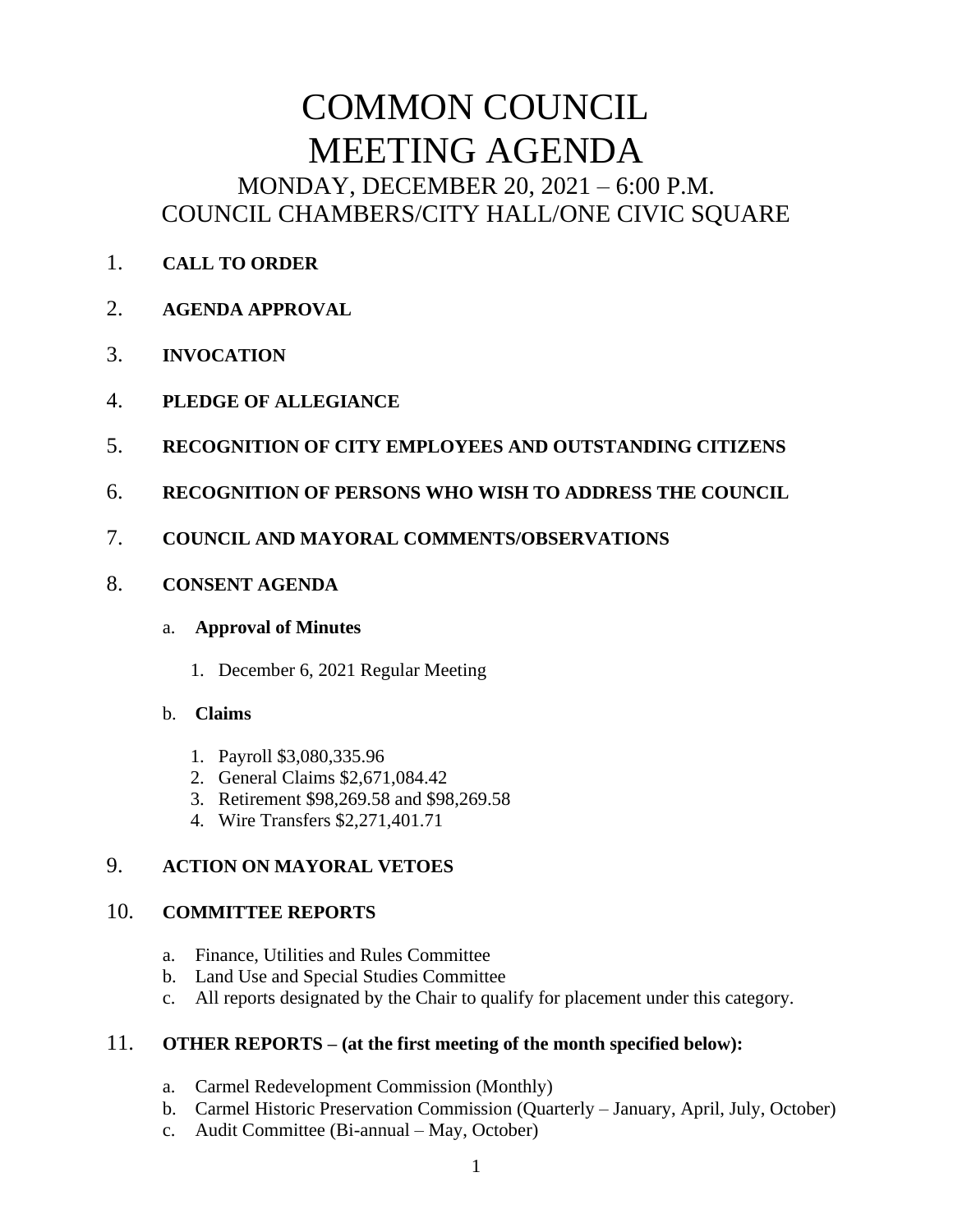- d. Redevelopment Authority (Bi-annual April, October)
- e. Carmel Cable and Telecommunications Commission (Bi-annual April, October)
- f. Economic Development Commission (Bi-annual February, August)
- g. Library Board (Annual February)
- h. Ethics Board (Annual February)
- i. Public Art Committee (Annual August)
- j. Parks Department (Quarterly February, May, August, November)
- k. All reports designated by the Chair to qualify for placement under this category.

### 12. **OLD BUSINESS**

a. **Second Reading of Ordinance Z-670-21**; An Ordinance of the Common Council of the City of Carmel, Indiana, Amending the WestClay Village Planned Unit Development District Ordinance; Sponsor: Councilor Rider. **Remains in the Land Use and Special Studies Committee.**

#### **Synopsis:**

Ordinance amends the WestClay Village Planned Unit Development District, as amended, to apply the five hundred (500) foot setback from residentially used property for gas station pumps, pump islands and vent pipes set forth in Ordinance Z-669-21 to the WestClay PUD district.

b. **Second Reading of Ordinance Z-672-21**; An Ordinance of the Common Council of the City of Carmel, Indiana, Rezoning a 5 Acre Parcel Located at  $2140 \text{ E}$ .  $116^{\text{th}}$  Street in the Merchants Square Shopping Center from the B-8 Business District to the C2/Mixed Use District; Sponsor: Councilor Rider. **Returning from the Land Use and Special Studies Committee.**

#### **Synopsis:**

This ordinance rezones the former Marsh grocery store property in Merchants Square, 2140 E. 116<sup>th</sup> Street, Carmel, to the C2/Mixed Use District.

#### 13. **PUBLIC HEARINGS**

a. **First Reading of Ordinance Z-671-21**; An Ordinance of the Common Council of the City of Carmel, Indiana, Rezoning Woodland Golf Club Lots 23 and 24 from the R-1 Residential District to the P-1 Parks and Recreation District; Sponsor: Councilor Rider.

#### **Synopsis:**

This Ordinance is to rezone two vacant Lots located immediately North and adjacent to the Woodland Country Club Clubhouse, Pro Shop and Pool from the R-1 Residential District to the P-1 Parks and Recreation District. The two Tracts are located at 35 and 37 Woodland Drive, Carmel, Indiana 46032.

#### 14. **NEW BUSINESS**

a. **Resolution CC-12-20-21-01**: A Resolution of the Common Council of the City of Carmel, Indiana, Approving a Transfer of Funds in the 2021 Department of Redevelopment Budget; Sponsor: Councilor Worrell.